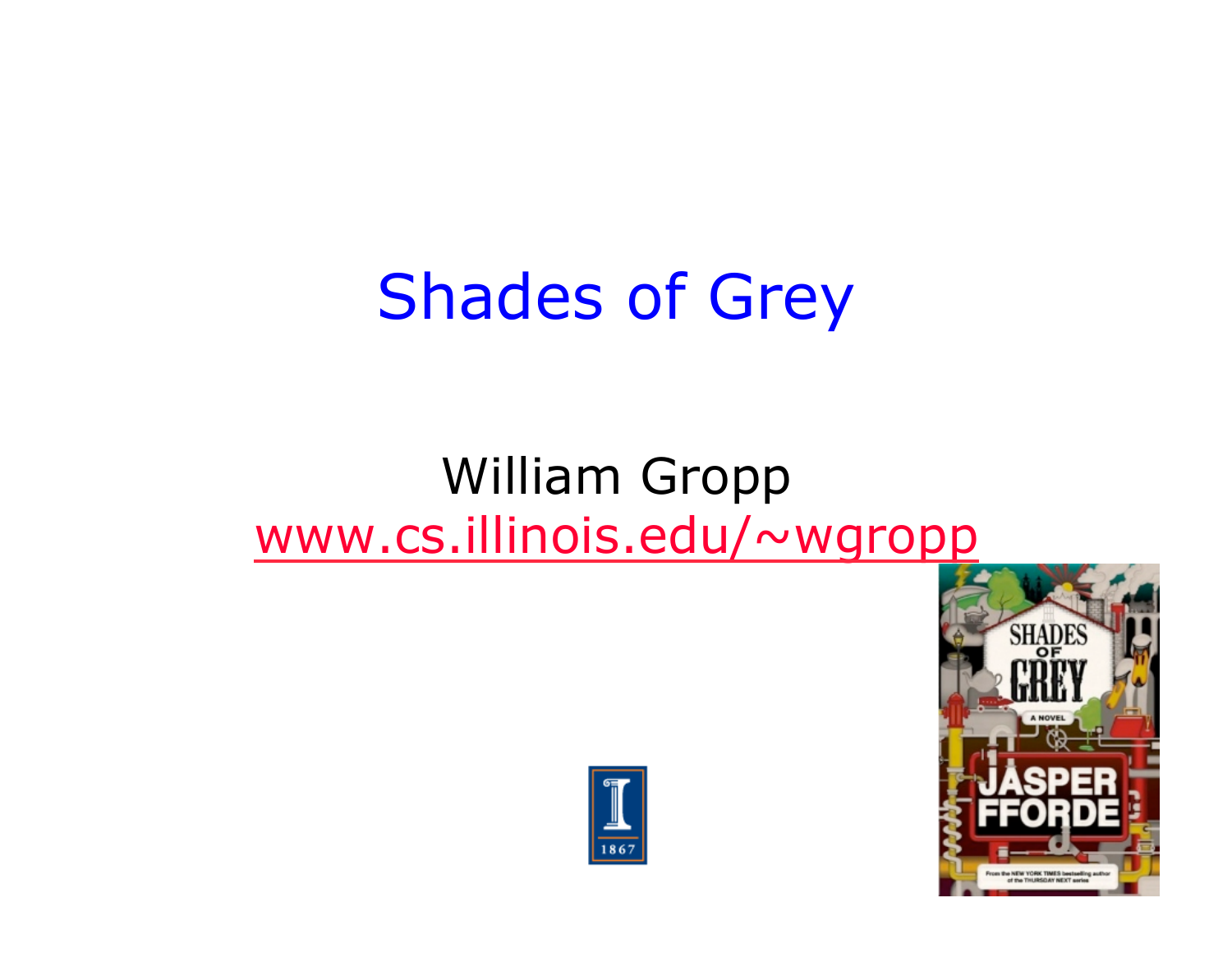# What is Productivity?

- Time and cost to a science result
- It is not just the time to write a program
- Many components
	- ♦ Time to write code
	- ♦ Time to rewrite the code to make it fast enough
	- ♦ Time to run code
	- ♦ Time to fix bugs
	- ♦ Time to run code
	- ♦ Time to analyze the results

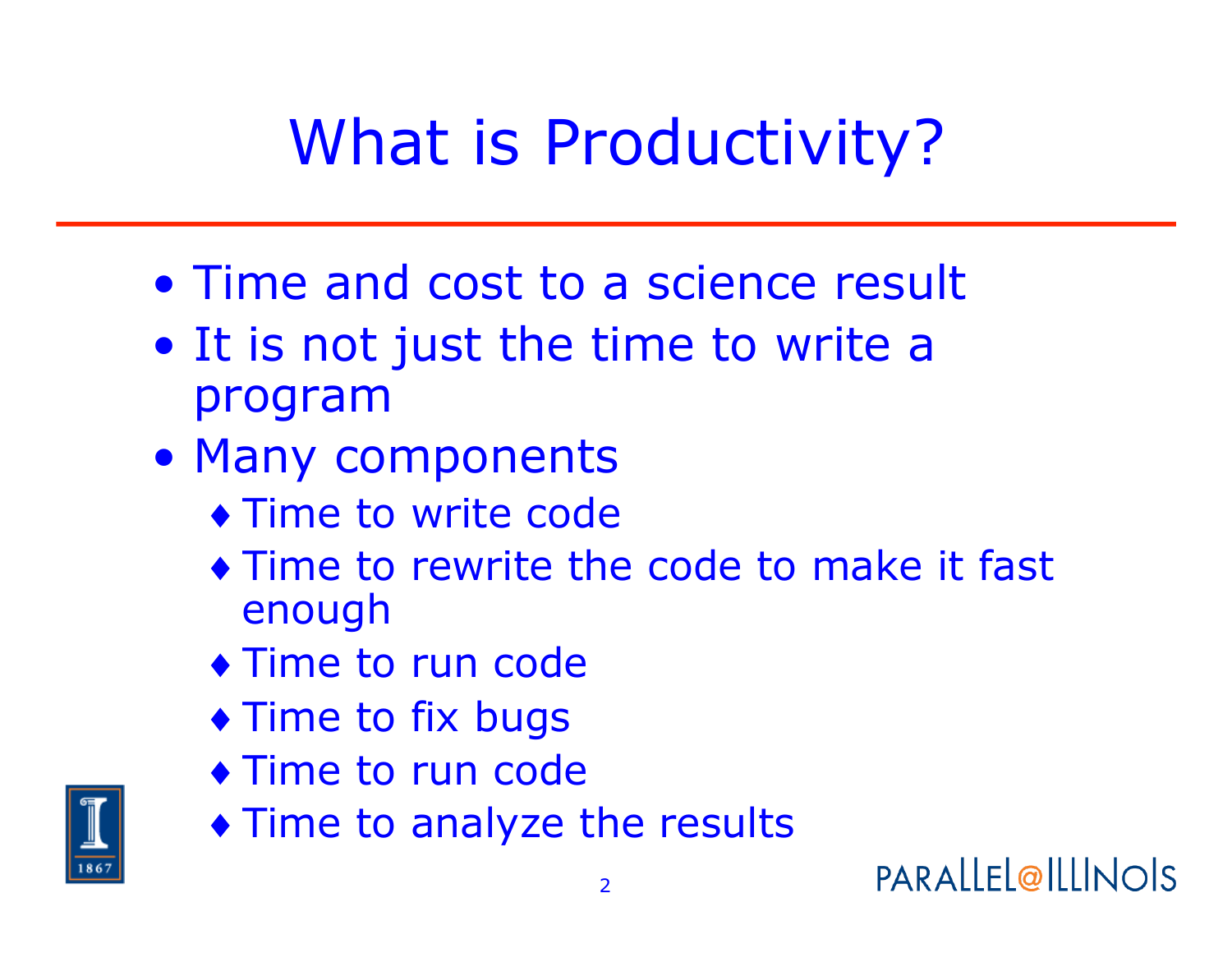Are Heterogeneous Systems Hurting Productivity?

- Yes and no
- Yes (and obvious): More to learn, code specialization, risk of focusing on the details
- No: Time to science may decrease
	- ♦ Yes it might be more work
	- ♦ Yes it will be a problem if we don't support those writing these codes



♦ But if the time to science decreases, it is worth it. PARALLEL@ILLINOIS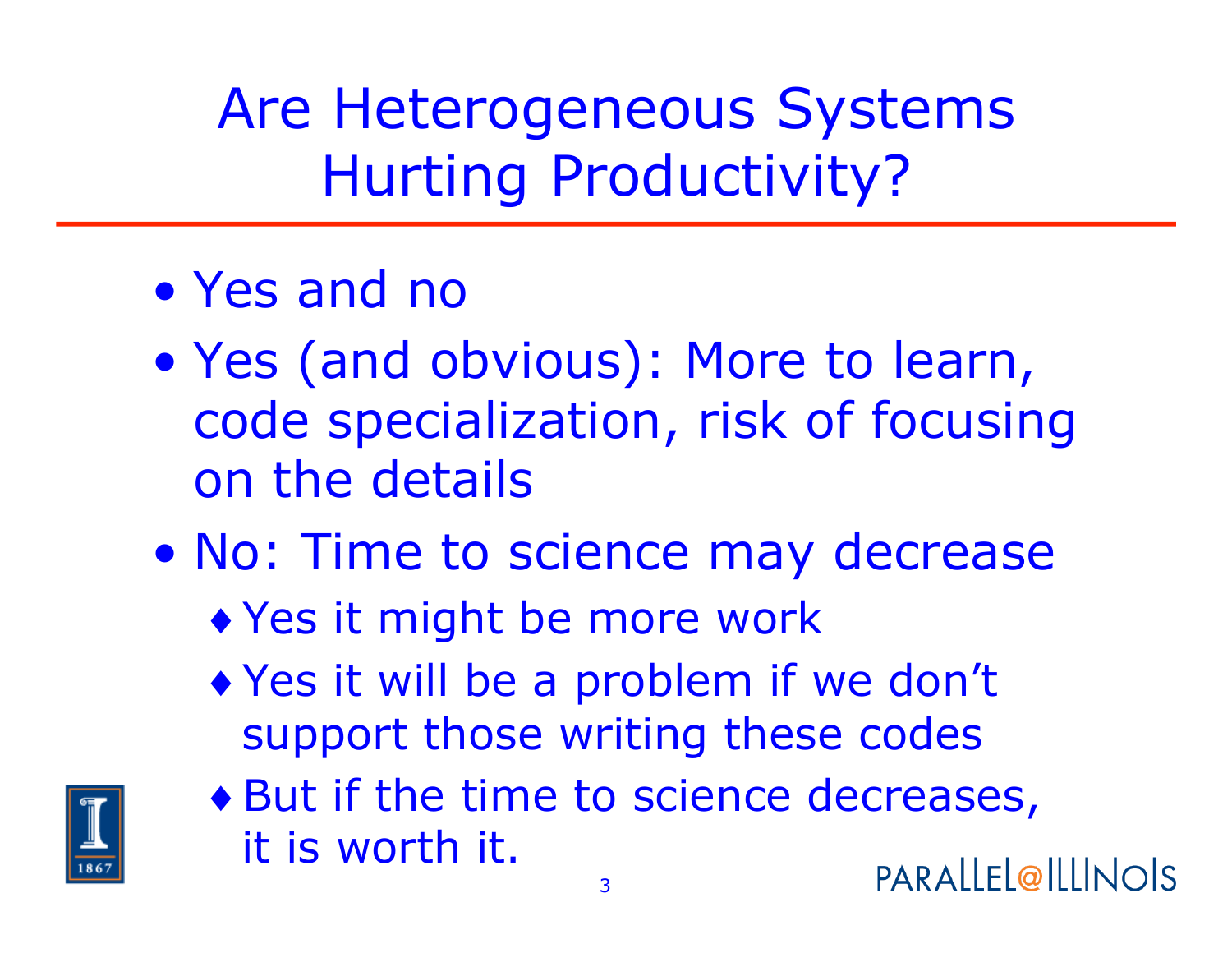# Is Nested Programming Bad?

- If blindly implemented, Yes
- E.g., if no attention is paid to "+" in MPI+X, then nested programming will be bad
- Otherwise,
	- ♦ Nested programming is *essential*
	- ♦ Realistic execution models won't be simple; different elements of the<br>machine will be easier to program with programming systems that reflect that *part* of the execution model
	- ♦ This is the way we engineer everything else!

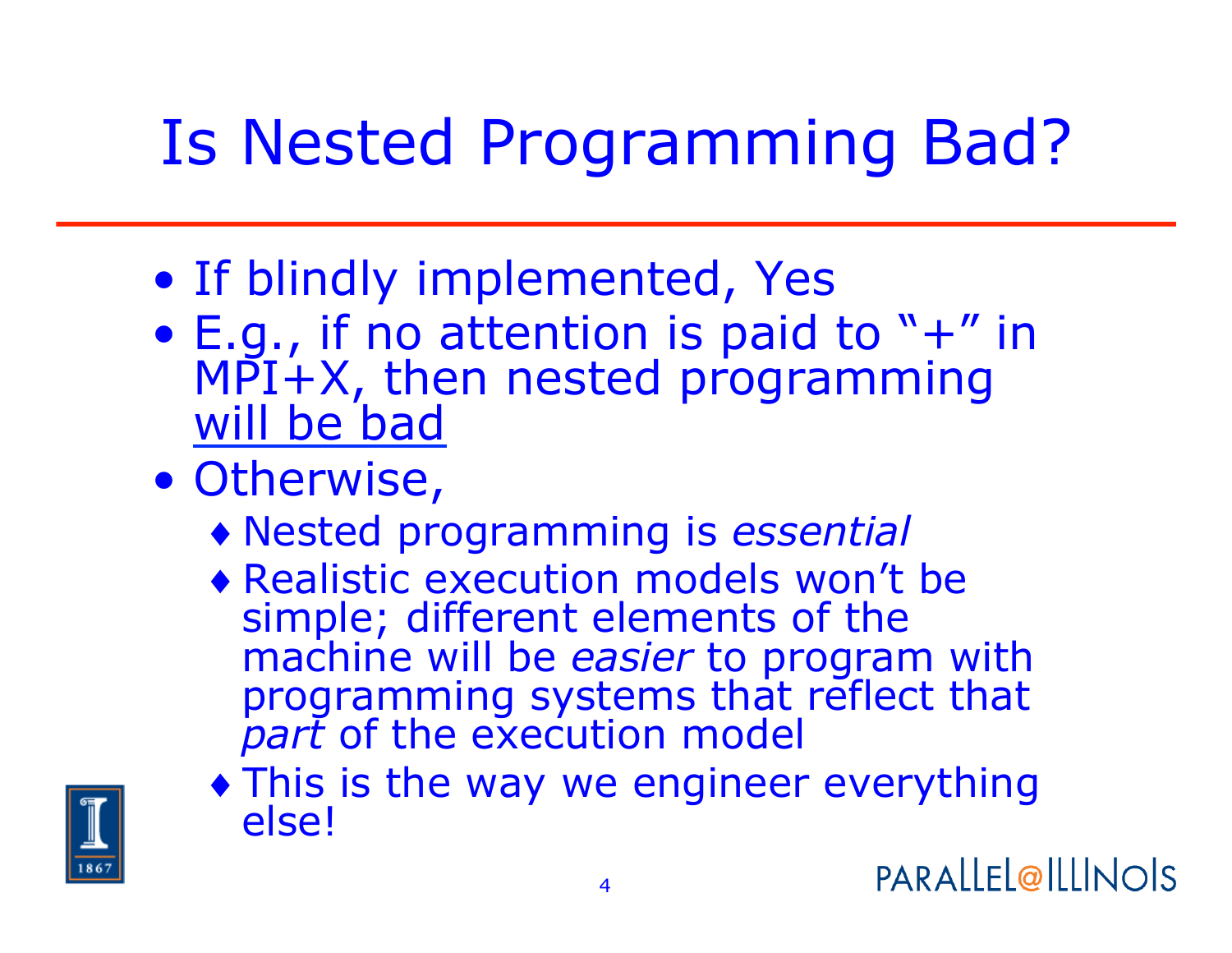Will overheads in emerging runtimes be worth their benefit?

- Yes
- Systems will have less predictable performance properties (they already do!)
- See "Time to make code fast"
	- $\bullet$  Emerging runtimes will shorten this time and help with correctness (runtime absorbs some of code complexity)
- However, must focus on *latency*, not just bandwidth
	- ♦ E.g., need a spectrum of methods to handle very fine to very coarse grain work

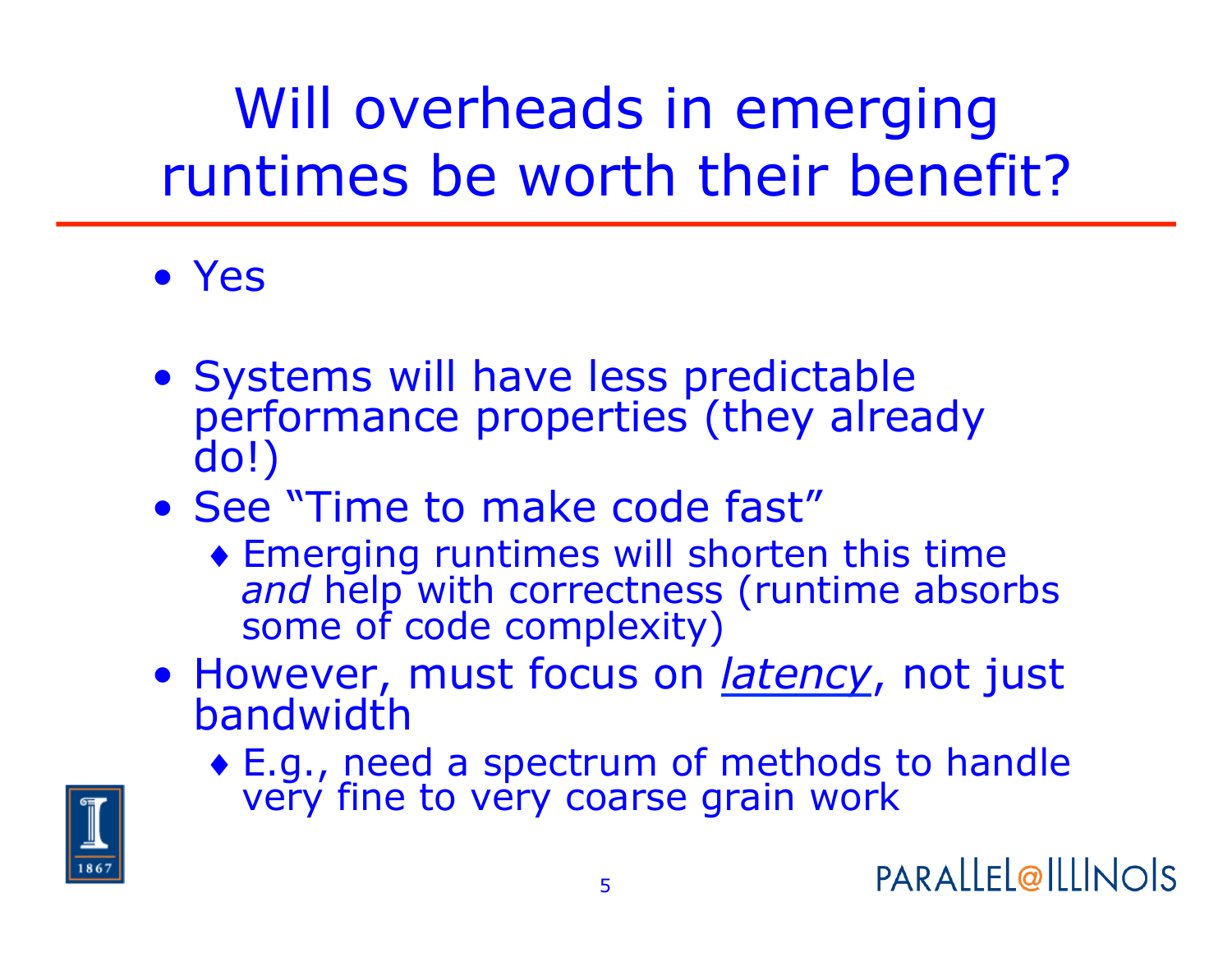Will Exascale Hardware and Software be too hard to use?

- No.
- Yes if you insist on a non-nested, single general purpose language solution.
- Plausible approaches:



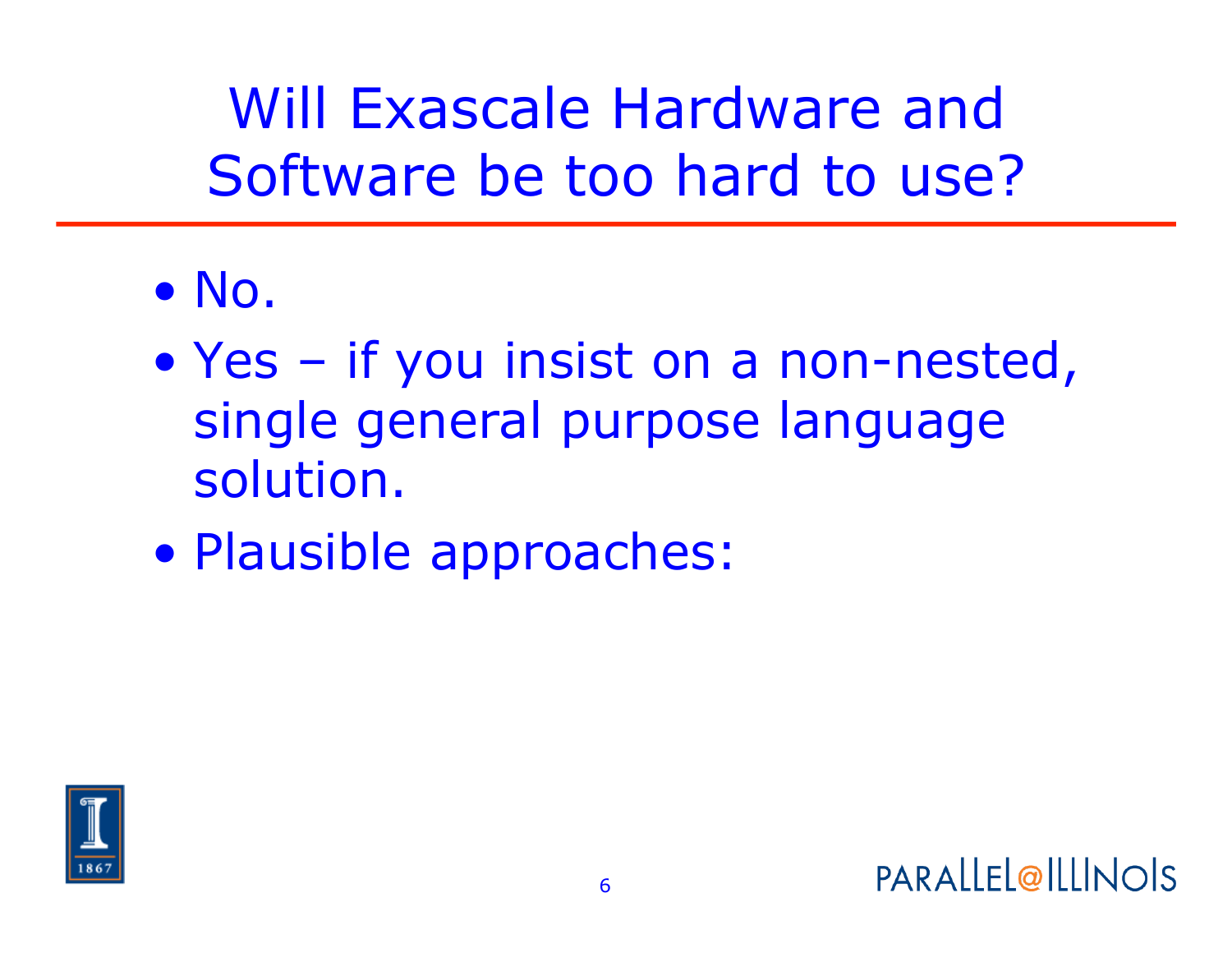# For the Developers

- MPI-4 between nodes
	- ♦ Includes rich RMA, nonblocking operations
	- ♦ Fully adaptive dynamic model (even MPI-1 not just BSP)
- OpenMP+{C11/C++11/Fortran}
- Annotation/EDSL/etc. for performance transportability



♦ This is where the real productivity tools are needed

PARALLEL@ILLINOIS